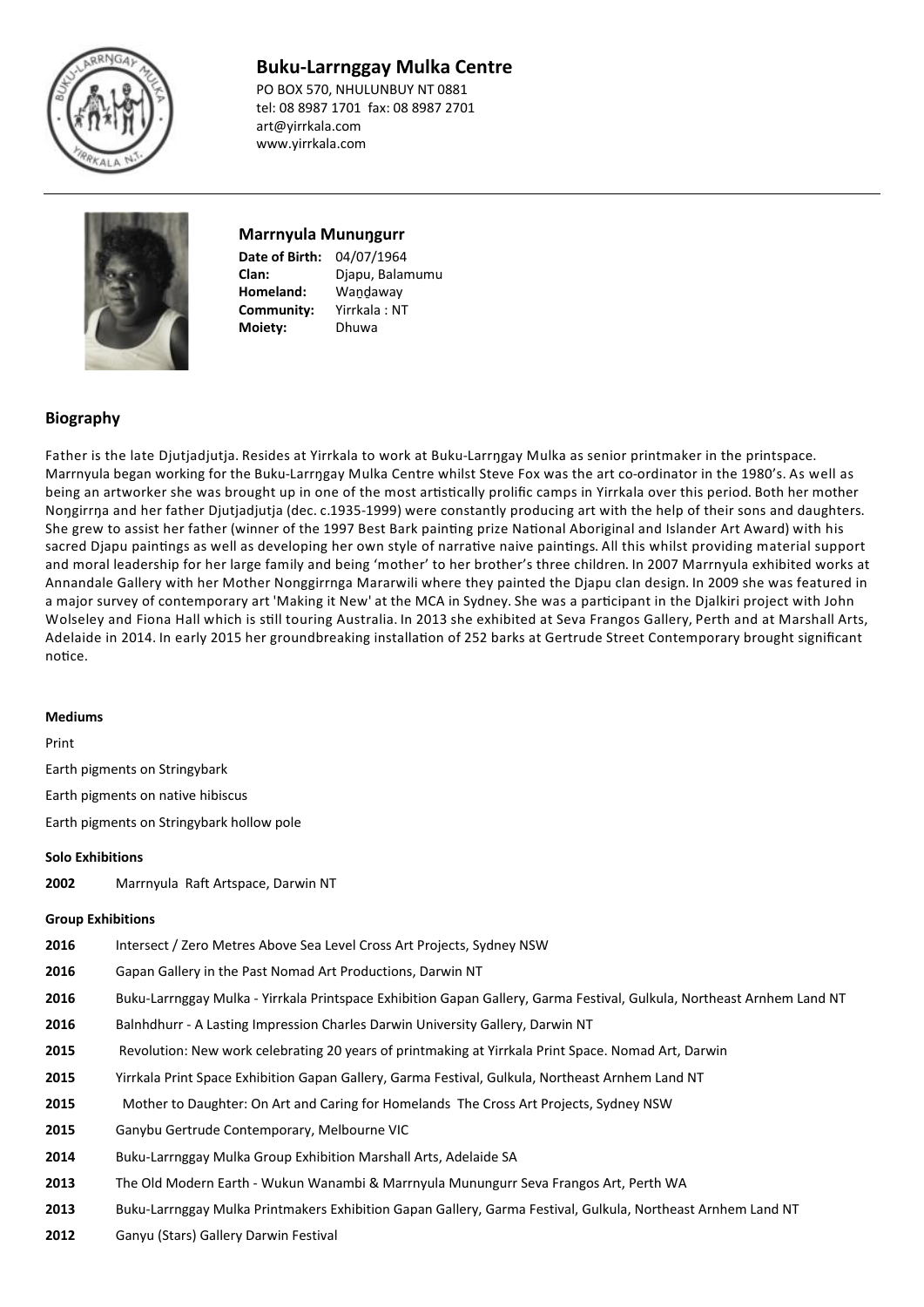- 27th Telstra National Aboriginal & Torres Strait Islander Art Award Museum and Art Gallery of the Northern Territory, Darwin NT
- Djalkiri we are standing on their names Nomad Art, 24-Hour Art, Darwin Festival, Darwin NT
- Buku-Larrnggay Mulka Print Space Collograph Print Exhibition Gapan Gallery, Festival of Darwin NT
- 17th Biennale of Sydney Larrakitj, the Kerry Stokes Collection Museum of Contemporary Art, Sydney NSW
- Water Traps Bark Paintings & Larrakitj Alison Kelly Gallery, Melbourne VIC
- Etched in the Sun, Prints made by Indigenous artists in collaboration with Basil Hall & Printers Kluge-Ruhe Aboriginal Art Collection, University of Virginia, USA
- Making it New a Survey of Contemporary Art Museum of Contemporary Art, Sydney NSW
- 'After Berndt Etchings from the Drawings Indigenart, Subiaco. WA
- Larrakitj, The Kerry Stokes Collection, Art Gallery of Western Australia, Perth, WA
- 'After Berndt Etchings from the Drawings Mossenson Gallery, Perth, WA
- Etched in the Sun, Prints made by Indigenous artists in collaboration with Basil Hall & Printers Drill Hall Gallery, Australian National University, Canberra ACT
- 25th National Aboriginal and Torres Strait Islander Art Awards Museum and Art Gallery of the Northern Territory, Darwin NT
- Galuku Gallery (Nomad Art Productions) Darwin Festival, Darwin Botanical Gardens, NT
- 'After Berndt Etchings from the Drawings Gapan Gallery, Garma Festival, Gulkula, Northeast Arnhem Land NT
- Bukulungthunmi Coming Together, One Place Raft Artspace, Darwin NT
- Buku-Larrnggay Mulka Yirrkala Print Space Exhibition Gapan Gallery, Festival of Darwin NT
- Buku-Larrnggay Mulka Yirrkala Print Space Exhibition Gapan Gallery, Garma Festival, Gulkula, Northeast Arnhem Land NT
- Mother and Daughter, Nongirrna and Marrnyula Annandale Galleries, Sydney NSW
- Buku-Larrnggay Mulka Group Exhibition Art d'Australie Galerie Seine 51, Paris
- 'Walking together to aid Aboriginal Health' Shalom College, University of New South Wales, Sydney NSW
- Yåkumirri (exhibition purchased by the Holmes a Court Collection) Holmes a Court Gallery, Perth WA
- Yåkumirri (exhibition purchased by the Holmes a Court Collection) Raft Artspace, Darwin NT
- Tracking Cloth (Contemporary Australian Textile and Fibre Art) International and National Touring Exhibition Indonesia, Singapore, Australia - NSW, QLD, SA & VIC & Australian Embassy Paris April-June 2005
- Buku-Larrnggay Mulka Yirrkala Print Space Exhibition Alcaston House Gallery, Melbourne VIC
- Buku-Larrnggay Mulka Yirrkala Print Space Exhibition Northern Territory University, Darwin NT
- 17th National Aboriginal and Torres Strait Islander Art Awards Museum and Art Gallery of the Northern Territory, Darwin NT
- 'Saltwater Country Bark Paintings from Yirrkala' A National Tour John Curtin Gallery, Curtin University, Perth WA
- Shell Fremantle Print Awards Fremantle Art Centre, Fremantle WA
- Buku-Larrnggay Mulka Yirrkala Print Space Exhibition Ben Grady Gallery, Canberra ACT
- 'Saltwater Country Bark Paintings from Yirrkala' A National Tour Drill Hall Gallery, Australian National University, Canberra ACT
- Buku-Larrnggay Mulka Yirrkala Print Space Exhibition Original Dreamtime Gallery, Alice Springs NT
- Buku-Larrnggay Mulka Yirrkala Print Space Exhibition Alcaston House Gallery, Melbourne VIC
- Buku-Larrnggay Printmakers Exhibition Northern Territory University, Darwin NT
- 14th National Aboriginal and Torres Strait Islander Art Awards Museum and Art Gallery of the Northern Territory, Darwin NT
- 13th National Aboriginal and Torres Strait Islander Art Awards Museum and Art Gallery of the Northern Territory, Darwin NT
- Miny'tji Buku-Larrnggay, Paintings from the East National Gallery of Victoria, Melbourne VIC
- The 11th National Aboriginal Art Awards Exhibition Museum and Art Gallery of the Northern Territory, Darwin NT
- Tyerabarrbowaryaou 2 I Shall Never Become a Whiteman, 5th Havana Biennial, Cuba, and Museum of Contemporary Art, Sydney.
- Dont Leave Me this Way, Art in the age of AIDS National Gallery of Australia, Canberra ACT
- Yirrkala Group Exhibition Framed Gallery, Darwin NT